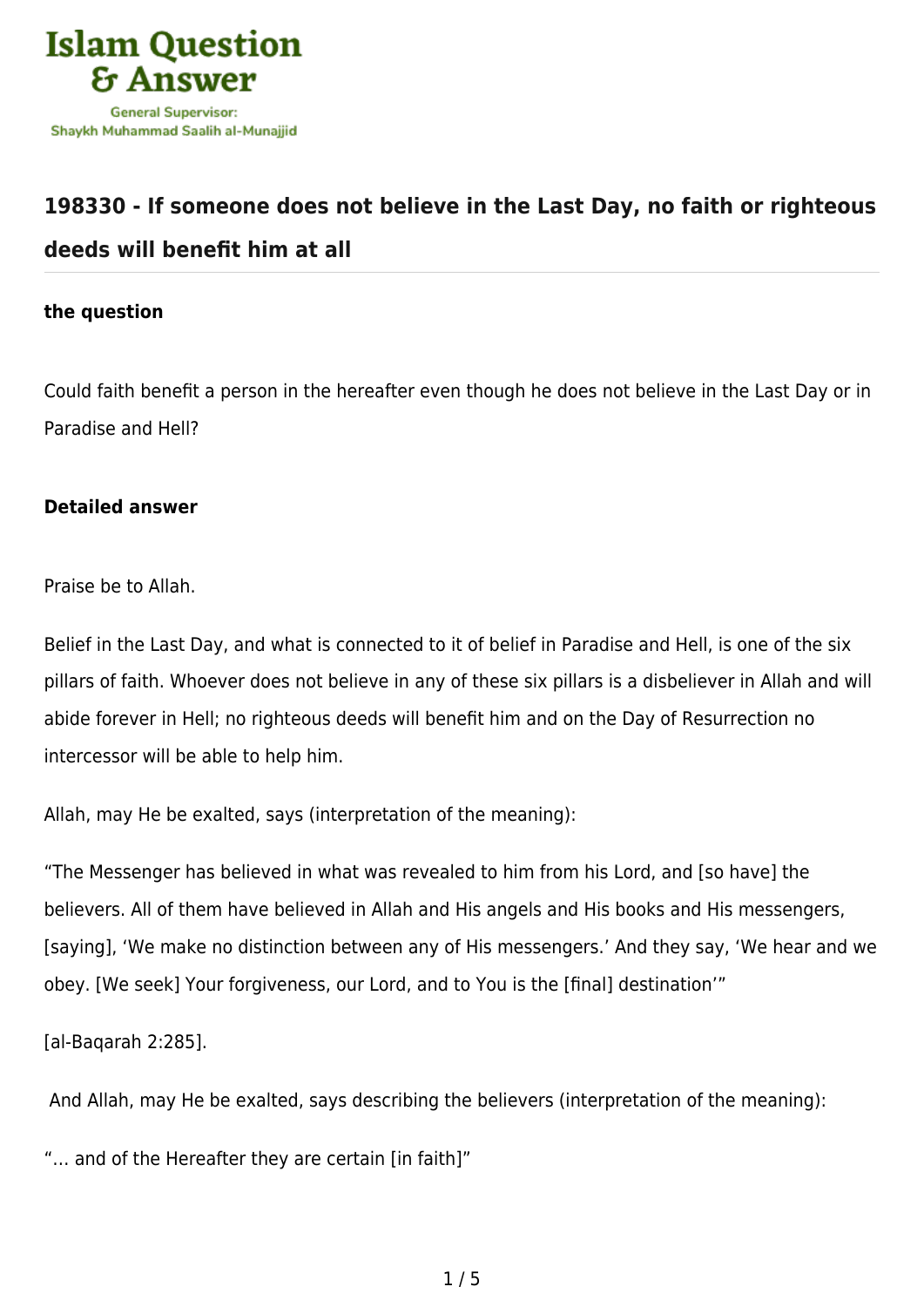

[an-Naml 27:3].

It was narrated from Abu Hurayrah (may Allah be pleased with him) that one day the Messenger of Allah (blessings and peace of Allah be upon him) appeared before the people and there came to him a man who said: O Messenger of Allah, what is faith? He said: "Faith is to believe in Allah, His angels, His Books, His Messengers, and the meeting with Him, and to believe in the resurrection hereafter." Narrated by al-Bukhaari (4777) and Muslim (9).

According to the famous hadith of Jibreel, which was narrated by Muslim (8), [Jibreel] said: Tell me about faith (eemaan). He said: "It is to believe in Allah, His angels, His Books, His Messengers, the Last Day, and to believe in al-qadar (the divine will and decree), both good and bad." He said: You have spoken the truth.

Belief in the Last Day is part of belief in Allah; so whoever does not believe in the Last Day is not a believer in Allah. Allah, may He be exalted, says (interpretation of the meaning):

"… but [true] righteousness is [in] one who believes in Allah , the Last Day, the angels, the Book, and the prophets… "

[al-Baqarah 2:177]

"And [also] those who spend of their wealth to be seen by the people and believe not in Allah nor in the Last Day. And he to whom Satan is a companion - then evil is he as a companion"

[an-Nisa' 4:38]

"Fight those who do not believe in Allah or in the Last Day and who do not consider unlawful what Allah and His Messenger have made unlawful and who do not adopt the religion of truth from those who were given the Scripture - [fight] until they give the jizyah willingly while they are humbled"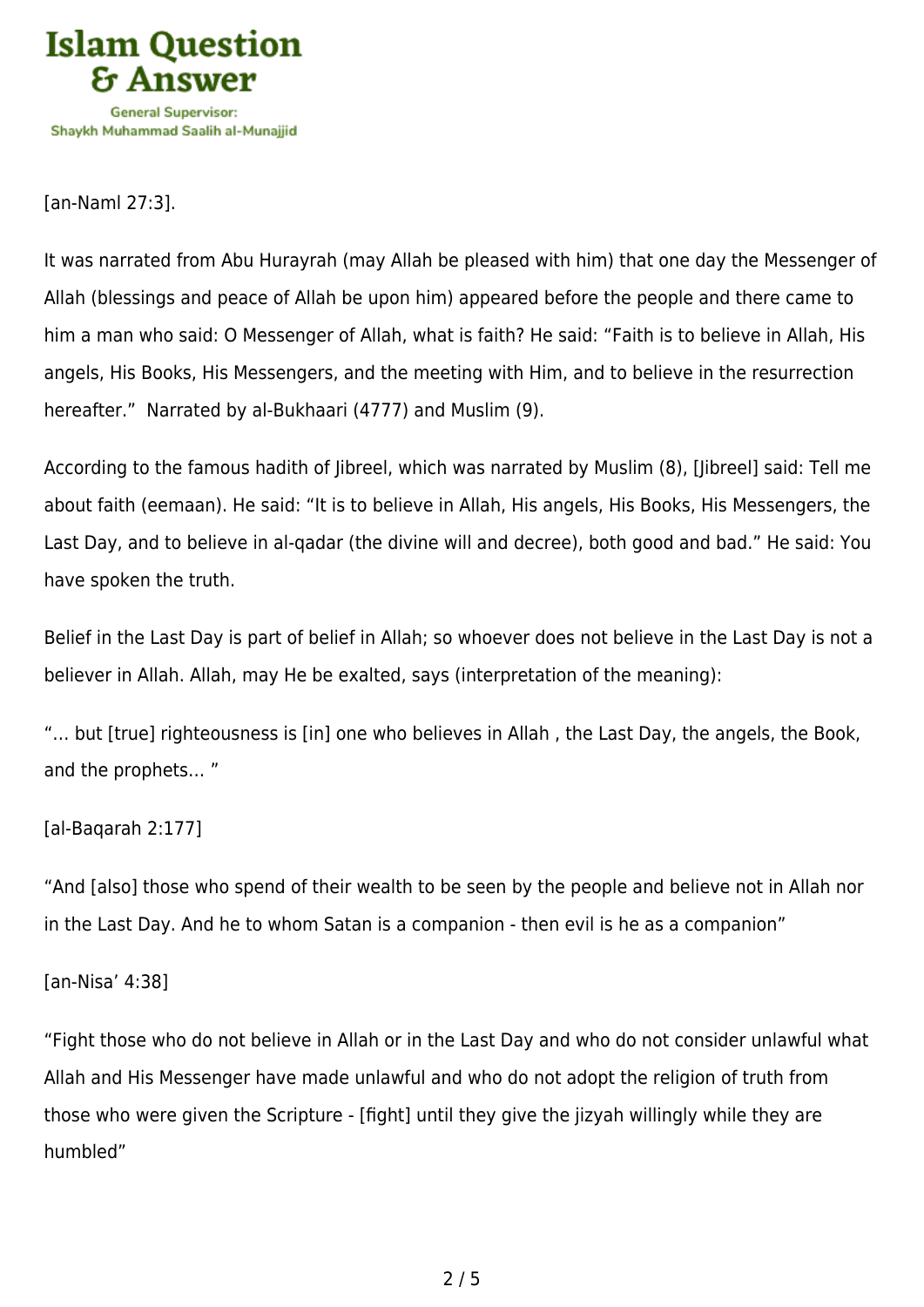

[at-Tawbah 9:29].

And Allah, may He be exalted, says (interpretation of the meaning):

"Those will have lost who deny the meeting with Allah , until when the Hour [of resurrection] comes upon them unexpectedly, they will say, 'Oh, [how great is] our regret over what we neglected concerning it,' while they bear their burdens on their backs. Unquestionably, evil is that which they bear"

[al-An'aam 6:31]

"… while they were, concerning the Hereafter, disbelievers"

[al-A'raaf 7:45]

"Who took their religion as distraction and amusement and whom the worldly life deluded." So today We will forget them just as they forgot the meeting of this Day of theirs and for having rejected Our verses"

[al-A'raaf 7:51]

"Those who disbelieve have claimed that they will never be resurrected. Say, "Yes, by my Lord, you will surely be resurrected; then you will surely be informed of what you did"

[at-Taghaabun 64:7]

"Every soul, for what it has earned, will be retained

Except the companions of the right,

[Who will be] in gardens, questioning each other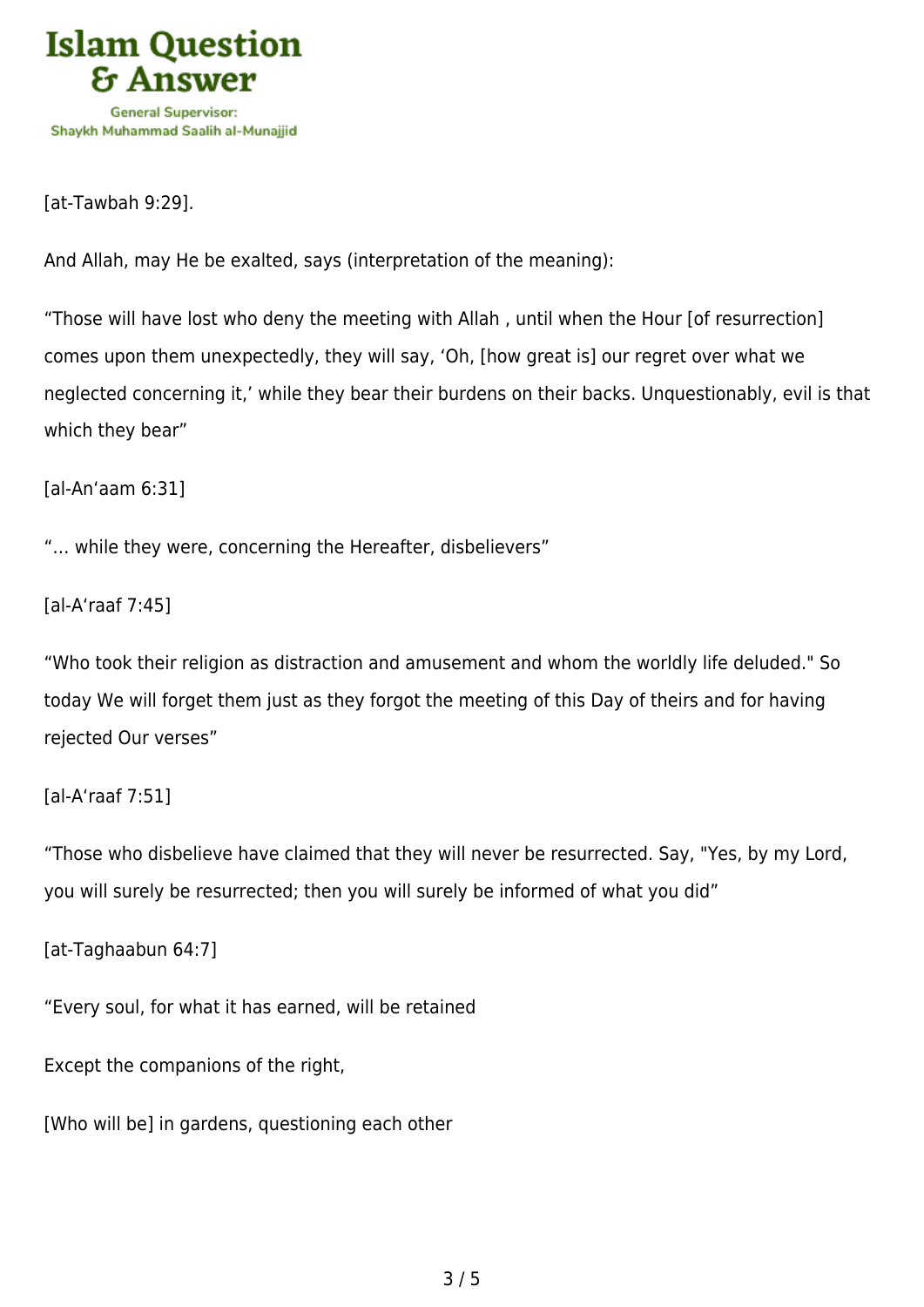

About the criminals,

[And asking them], 'What put you into Saqar?'

They will say, 'We were not of those who prayed,

Nor did we used to feed the poor.

And we used to enter into vain discourse with those who engaged [in it],

And we used to deny the Day of Recompense

Until there came to us the certainty'"

[al-Muddaththir 74:38-47].

And there are many similar verses and hadiths.

Muslim (214) narrated from 'Aa'ishah [that said said:] I said: O Messenger of Allah, during the Jaahiliyyah Ibn Jud'aan used to uphold the ties of kinship and feed the poor. Will that benefit him at all? He said: "It will not benefit him, because he did not say one day, 'Lord forgive me my sins on the Day of Judgement.'"

An-Nawawi (may Allah have mercy on him) said:

What this hadith means is that what he used to do of upholding ties of kinship, feeding the poor and other noble traits will not benefit him in the hereafter, because he was a disbeliever. This is what is meant by the words of the Prophet (blessings and peace of Allah be upon him) "because he did not say one day, 'Lord forgive me my sins on the Day of Judgement'", i.e., he did not believe in the resurrection, and whoever does not believe in it is a disbeliever, whose good deeds will not benefit him.